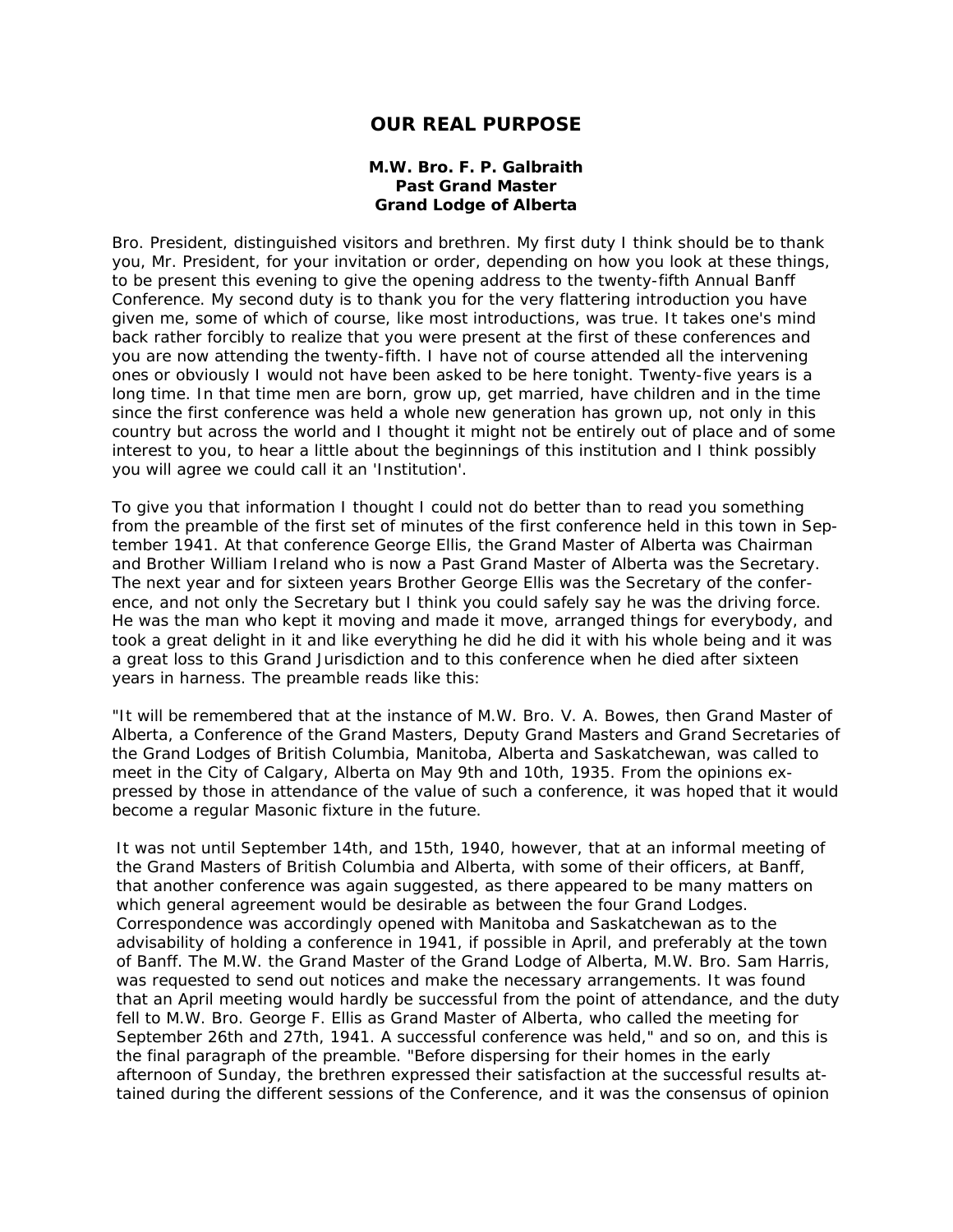that a foundation had been laid for a continuation of similar annual conferences, which would be looked forward to with pleasurable anticipation by the officers of the four western Jurisdictions who had participated."

I think Brethren the fact that the Conference has met here every year since, and that we are here tonight, bears out the consensus of opinion that similar conferences would be looked forward to with pleasurable anticipation. So each year for twenty-five years the Craft from the four western provinces and some distinguished visitors have met here to discuss their problems and try and work out some solution, imbibe the glorious Banff air and in the fortunate years get some sunshine and see the mountains.

It might not be out of place for us to consider what the situation was in this world twenty-five years ago. You will remember that we had just finished in September 1941, the second year of the war. Many of our members, their sons and daughters, had joined the Forces and some of them, alas, had already given their lives. For almost a year after Dunkirk it was a matter of great pride to the people of Canada to know that the first Canadian Division was the only armed and equipped Military Unit in the British Isles and that Great Britain and the Commonwealth stood alone for twelve long months against the hordes of Hitler. Those were great days. We at home were busy with the Red Cross, War Savings, Veterans Guard, comforts for troops Overseas, in fact it would not be unfair to say that all of us to a greater or less degree were caught up in the war at that time. We did not know then, of course, the horrors that faced the world in the months ahead, we did not know about Auschwitz, Hiroshima, Dresden and the rest. At the Battle of Britain, which had been fought a year earlier, no one had any idea there that that marked the end of Hitler's hopes of invading the United Kingdom.

In our lodges we went ahead. Here in Alberta we had more than 10,00\_0 members compared to nearly 20,000 today We kept the lodges going, as you well know. There was very little growth. It was a more static proposition but we were able to raise substantial amounts of money which were forwarded to the United Grand Lodge of England and the Grand Lodge of Scotland to help them take care of the enormous burden they had assumed. As you probably know, they turned their Institutions and Hospitals over to the Government and maintained them out of their own funds. They were not maintained by the Government although the Government had the use of them. We did a little of that. After the war our men came back and we did what we could for them, most of them settled in fairly rapidly. Some of them had trouble and we tried to help them, but we got them all settled and within a year or two things were going along much as usual. The Conference kept meeting and it too went along much as usual. They met here. The delegates each year discussed their problems and tried to work out solutions.

The first subject on the agenda of the first Conference was "'Masonic Education." The first subject on the agenda of this twenty-fifth Conference is "Masonic Education." Now that is not a coincidence because there is no subject that has appeared more regularly on the agenda of the Conference than Masonic education and no subject of greater importance to the Craft than Masonic Education because it is still the essential thing in any good lodge or any Grand Lodge because we have got to make our members understand what the institution is, why they are here, what they are supposed to be doing and in general what it is all about if we are ever going to get our lodges and this great Institution moving as we know it should. It is a painful process-and this is not an easy thing to do. Take our own children, we educate them through school and University so that they may be of some value to the world and of course to themselves We hone that when they are through they will be able to do something useful and be an ornament to society. What do we do about our own members? what do we do about training them? Do we send them out into the world with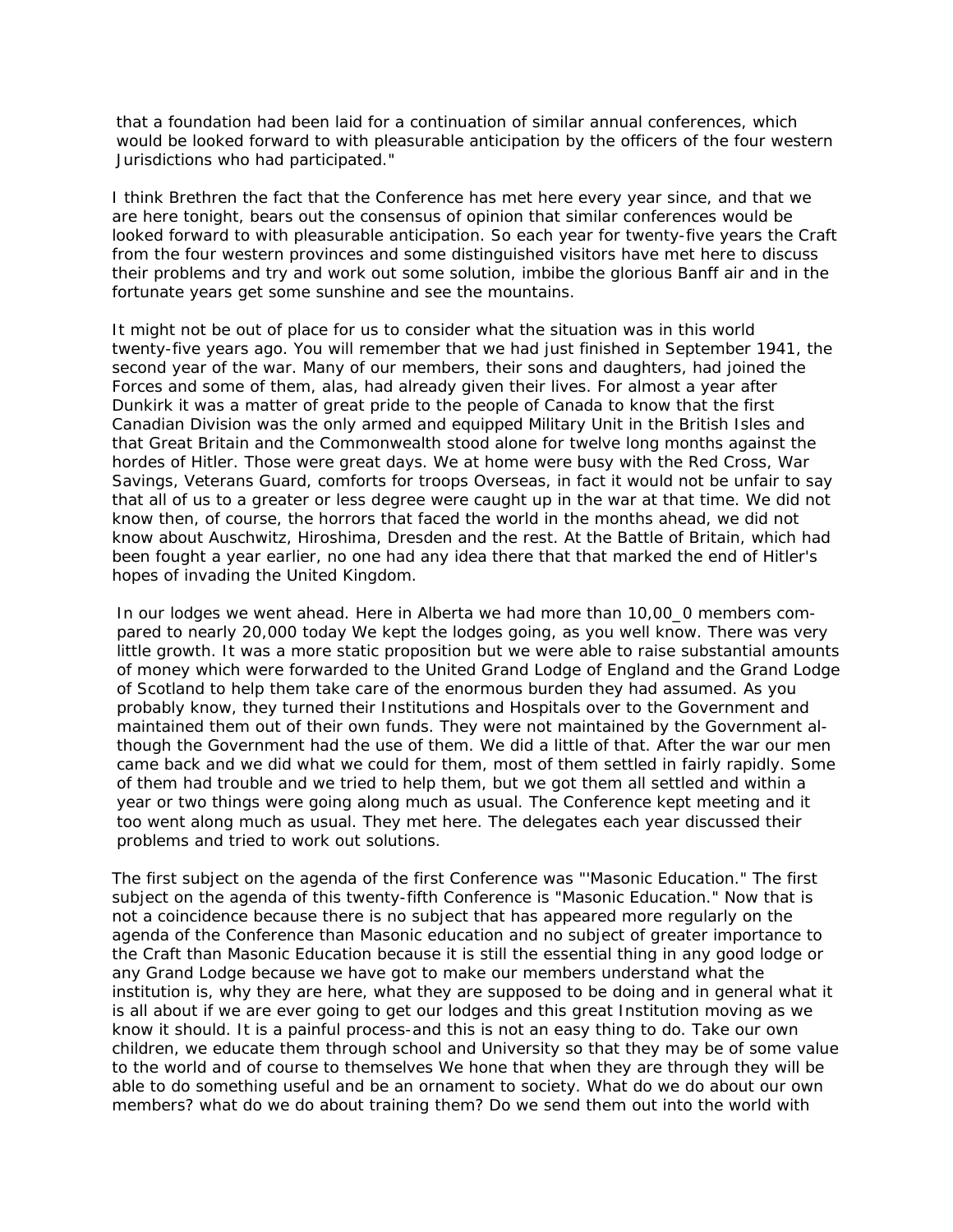the kind of training that will make them a benefit to the world and a benefit to themselves? I ask you, do we brethren? I am very much afraid the answer that you have to give me honestly is No, we don't. For some reason, possibly laziness or lack of interest, we fail to give our members the real meat of Masonry, the guts of Masonry if you want to speak plainly. We fail to make them realize, that intelligent membership in any lodge can pay rich dividends, rich dividends in friendship, in knowledge and in opportunity. Now these facts were all true twenty-five years ago when this first conference was held and they are all true today.

This year in Alberta, Mr. President, we had an unusual experience. You, Sir, were an unusual Grand Master. You made us take a long hard look at ourselves and what we were doing and when you challenged us to take the action which you, and many more, regard as essential if this great institution of ours is to work and grow as it should. You gave us that challenge at Grand Lodge and in your addresses both within and without the Jurisdiction you repeated this and you pointed out the urgency of getting something done, of taking some action to restore vigor and drive to this institution. Possibly other Grand Lodges had similar experiences. Without more and better leadership this institution is doomed-without more and better leadership. Now that is not a pleasant thought but fact. It is a fact. We might just as well face it and we should also realize that the remedy, and there is a remedy for it, the remedy lies with ourselves.

Human nature does not change very much in essentials. There is no need to be surprised that this conference will deal with the same subjects that were dealt with in large measure at the first conference twenty-five years ago. There may not be any reason to be surprised about that, but there is a very good reason for us taking a long hard look at ourselves and making a firm resolution that we will do much more about these problems in the next quarter century than we have done in the past. What we lack today, what this institution lacks today, is what the whole world lacks, that is a sense of personal responsibility. We have got to make ourselves personally responsible for this institution and its members.

It isn't a question of whether you like it or whether you don't. We are involved, tied up, we are involved with mankind, from birth to death. There is no escape, that is our fate. Too many not only within the Craft but outside it, fail to realize this and don't act up to it, but in this institution, when we receive a petition from an applicant that is a serious business. That petition comes to us with two member's names attached to it as sponsors. Now what these men don't realize is that when they sign that petition they assume a permanent responsibility for that petitioner and they are personally responsible for that man as long as he is a member of that lodge. He doesn't get the casual relationship; they take him over, or should. He is their personal responsibility and they should see that he is properly trained in the principles and practice of Masonry if we are ever going to have a lodge, a proper body of Masons here. Then the officers, they have a special responsibility, the Worshipful Master in particular, they have a special responsibility to the new man. They not only confer the degrees on him, and make him a Mason in the literal sense but they also should have a part and a real part in making him a Mason in the real sense, in the spiritual sense. For instance, after they get their degrees, when they come to lodge, their sponsors should be there to bring them in and explain to them all the furnishings there are, all the stuff about them because you well know, you remember very vividly your first entrance into the lodge after you received your degrees, the whole thing was strange, you hadn't any idea. This should be explained to them all sympathetically and they should be made to feel that they are brothers, given a warm welcome by everybody, not just let them stand by themselves in a corner as we see far too often, and they should also be made to feel that the lodge is proud to have them as members and so it should be or they never should have taken them. You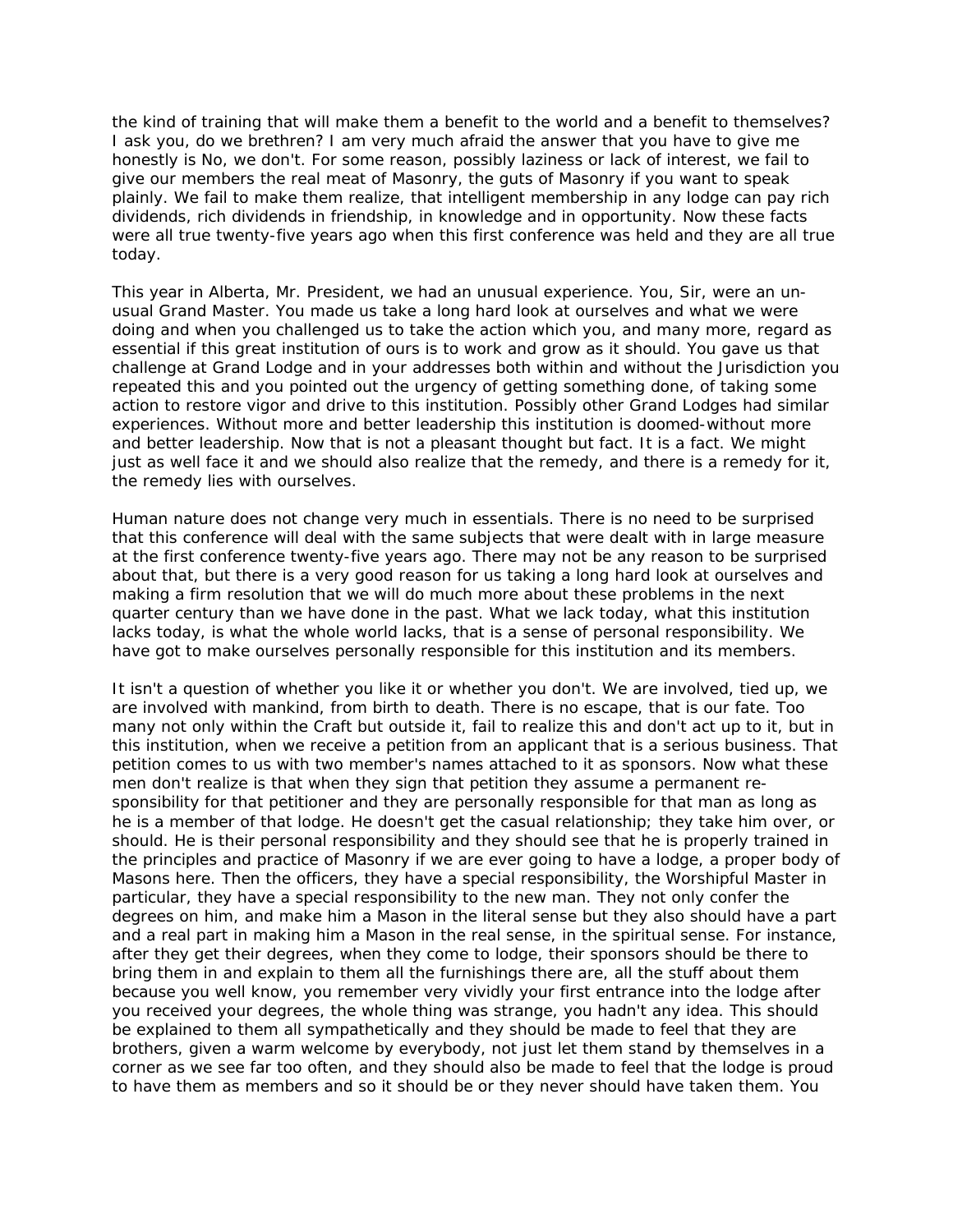see it is all a question of doing something. We go through the mechanics of the thing but we have got to get heart into it brethren, we've got to get the heart into it.

There is no point here in me telling you about the demands on a man's time today you are already familiar with that, but what is not realized is that to be a Mason takes time, it demands time. It not only demands time but it demands energy and interest and thought, like any other worthwhile objective. If a man is not prepared to give a little time to Masonry he should never be an officer of the lodge, and going further than that, he never should be a member of the Craft. The outward appearance of a Mason is very easy to acquire but the inward conviction is hard. There are far too few of us, brethren, far too few of us, who enjoy the very real satisfaction of Masonic work well done, far too few, and that is a fault that rests on our shoulders.

I can remember in one of our older lodges they had a custom that whenever a petition was received in the lodge the two sponsors attended and stood up in the lodge and told the lodge why they wanted that man to be a member of their lodge. Now that, I think, was an admirable idea. For some reason, whether they didn't wish to assume responsibility or whatever else it might be, lack of interest, the custom dropped, which I think was a pity, because the closer you can identify any or all members of the lodge with a candidate the better lodge you are going to have. There is no question about that. Another point we should remember after the twenty-five years, after this increase in membership, it is not necessarily true that our lodges are better than they were twenty-five years ago. I don't say they are and I don't say they're not but if they're not better it reflects squarely on us because we were the nominal rulers of the Craft in that time. If our lodges are not better than they were twenty-five years ago we are the people who should be blamed. It may have changed, of course, and this is very simple and you have heard it often enough before that what we need of course is to put more Masonry into our members and have fewer members without Masonry and I make no apologies for repeating it, simple as it is. It is a simple enough remedy but not a simple one to put into effect and yet it is absolutely essential if we are going to bring this thing about. We have got to take more care, we have got to start at the beginning, we have to take more care in the selection of our members. Too many members, as you well know, you may have them in your own lodges .and in other lodges, you all know them, we have literally thousands of them in the Craft, who never should have been in the Craft at all under any circumstances. Not because they are not good men because most of them are, but simply because they have no interest whatever in what goes on in the lodge. They have no interest in Masonry, they have no interest in lodge work and whatever might have induced them in the first place to go in evaporates very quickly and that is it. We have far too many of them. Or we have the others that stay away from the lodge, they don't come at all and they are classed in about the same category, they are not doing any good to us. That is the gloomy side.

Now brethren it is not all gloomy. Let's look at the other angle for a while; let's look the other way for a while. Here is an institution of which we are all proud to be a part and remember that this institution has gone forward for nearly two hundred and fifty years all over the world, through good times and bad, peace and war, through depression and plenty and it is still going forward, now that proves conclusively if anything could, that this institution has something, it has something that men want, something that men will make an effort to get, something that many men would treasure when they've got it. That is what we have to build on and to have this spark, and we have it, is essential, but we need much more, we need some action, we need some work, we need to get our lodges moving. As our Grand Master told us last year, we've got to get things going. We've got to inspire these men with the grand design and we have to do our utmost to make ourselves and all our fellow members worthy of this great institution to which we all have the honor to belong.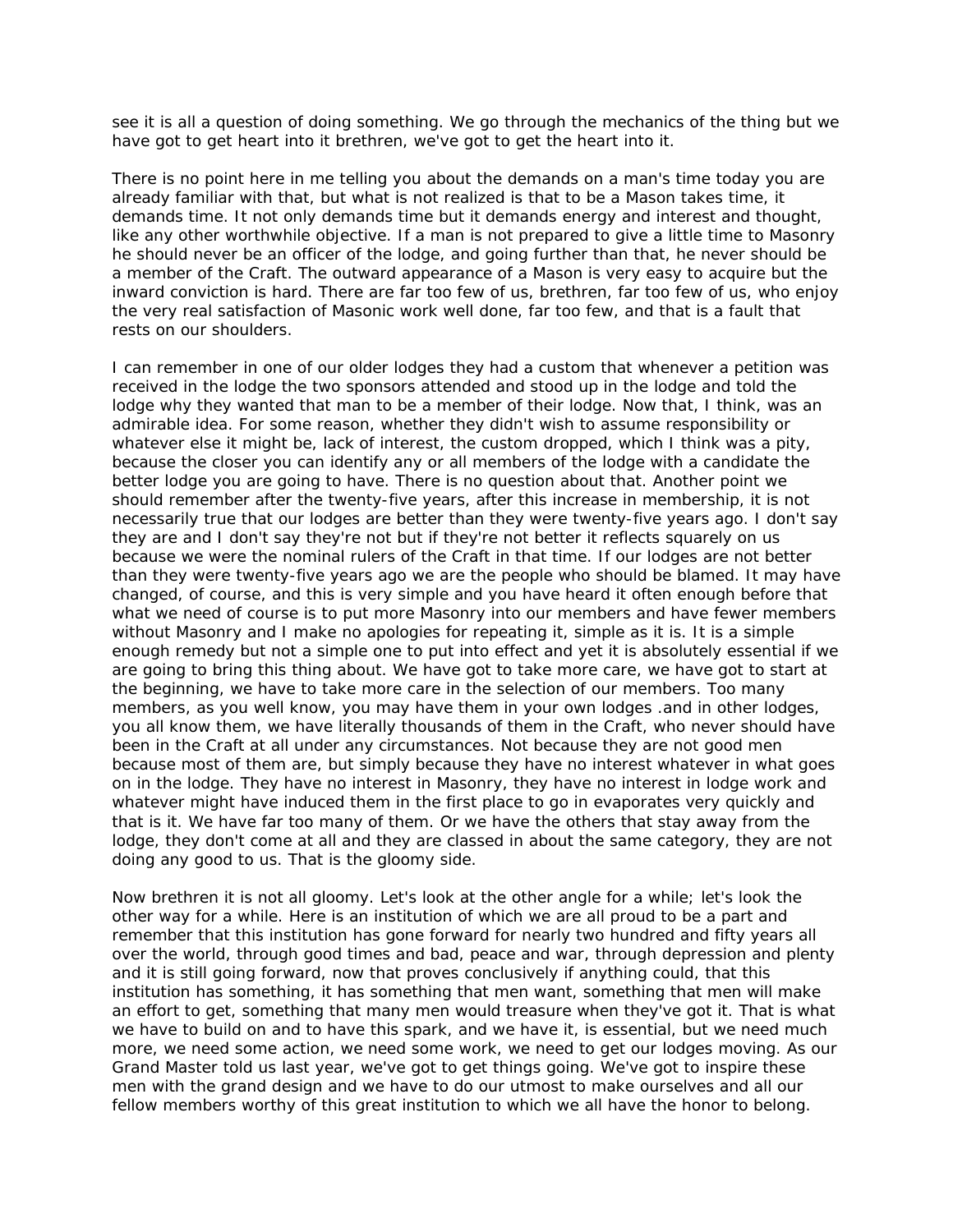Other Masons all over the world are concerned with this, perhaps just as much as we are. A few weeks ago in Ontario, M.W. Bro. Irvine addressing the Grand Lodge of Canada in the Province of Ontario, said that the Masonic Order was heading into difficulties because the Order is failing to provide new ideas in a changing world-because the Order is failing to provide new ideas in a changing world. Now brethren, with due respect, I submit that that is not the case. There is nothing wrong with our ideas, our ideas are sound, there is nothing wrong with that, but what is wrong is we have got to put something behind them, we have got to do some work about them and put them into operation and stop doing nothing more than paying lip service to them. That will get us nowhere, but the ideas are there and the ideas are sound. What we want, what we need, are more good Masons and lots of them, that's what we want. The raw material we have, the raw material is just the side-bencher in your own or any other lodge it's there, or alternatively the other group who have come in in earlier years and get fed up with what they see. There is nothing there they want and they drop away. These are the men we have to get. We've got to go for these men. We've got to talk to them and we have got to teach them and we have got to do our utmost to imbue them with some interest in Masonry if we are ever going to get this institution moving. Mind you that's hard work. It can be very disappointing because for every ten members you talk to if you get two or even one you are going to do well, but that's how you are going to do it.

Most of us here have long years of membership which has been of very great value to us but I doubt if there is any man here who can't tell us of some member of his own lodge or other lodge, some Master Mason at home, whose practice of Masonry isn't superior to his own. I would just like to give you two instances that I know to illustrate that point. First from my own lodge and the second is far afield. Some years ago an old friend came to me and asked how he would go about joining a Masonic lodge. He was a man approaching seventy. He had a grown family and he had worked desperately hard for many years on his farm and I asked him just why he wanted to join and he said: "I would like to help people, I think if I joined the lodge I would be able to help people." So he joined the lodge and he did help people and he also helped me and a number of other old sweats around there to do a little on their own to help people and he is still, I'm happy to say, an active and valued member of our lodge. The other instance comes from far away, in the Far East. In Singapore they had a huge prison camp in the exhibition grounds there. I saw pictures taken in the place of the conditions and the people in there and it was a pretty harrowing experience for all concerned. It was a very large camp with several thousand men and, as you would expect, there were quite a number of Masons there and they made themselves known to each other as we do and they got together some equipment out of scraps of wood and metal and canvas and exemplified degrees for instruction and they sometimes had nearly a hundred at a meeting in the camp. After the war one of the members who was there wrote to the Grand Lodge of Scotland and explained all this and how they got along and I should like to read you what he said about them when he detailed what had happened. This is what he said at the end: "I have given you a very short account of what Freemasonry meant to us, shut off from all outside communication and living as it were in a world of our own. From a Masonic standpoint it was a most interesting time and I am more than ever convinced that our training and teaching lays the foundation of life, no matter what form life may take, and I can safely say that every brother I met, no matter from what Constitution behaved and acted up to the best principles of the Craft. I am glad and thankful to have been associated with them," and who wouldn't. That is quality and that is Masonry.